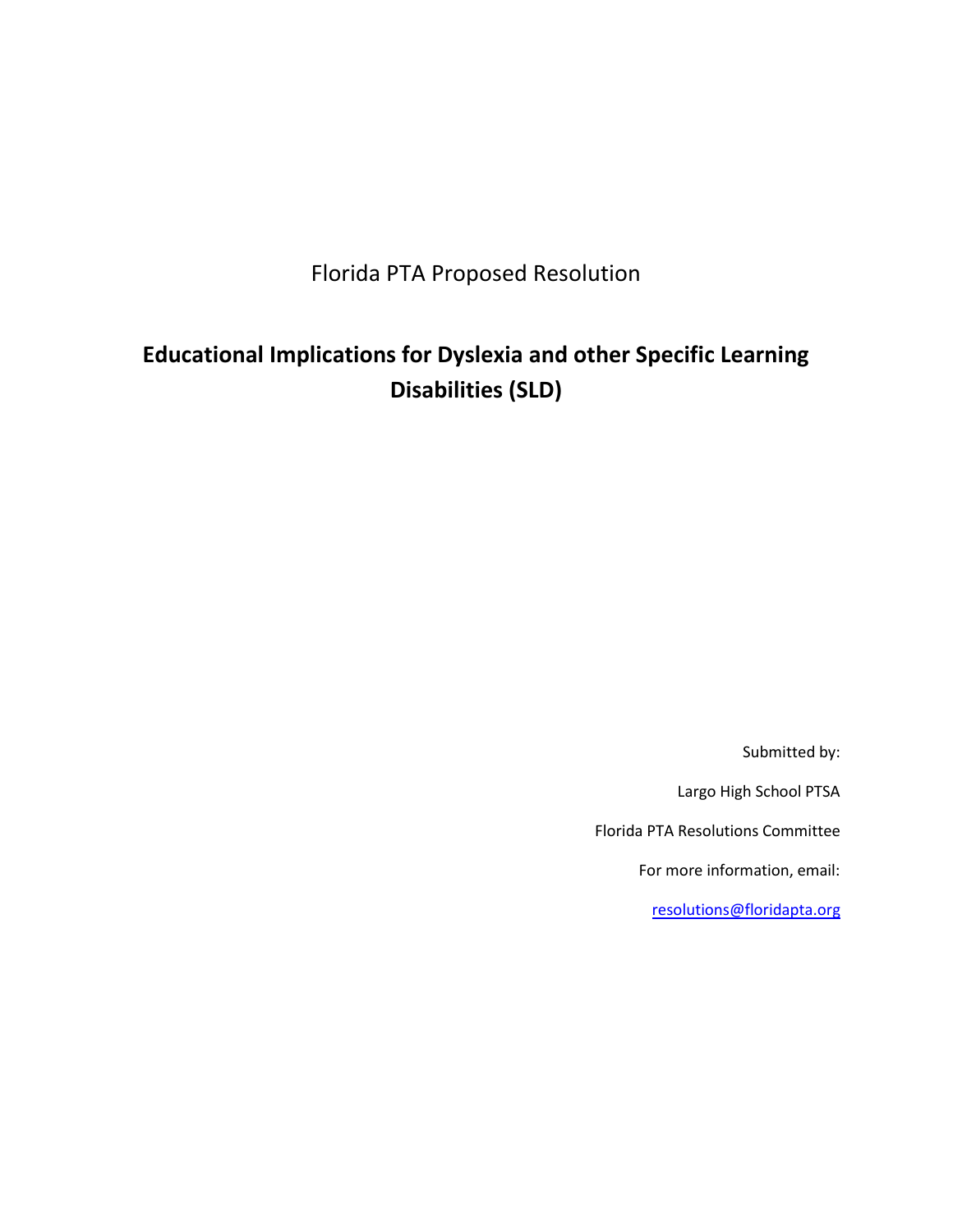## **Educational Implications for Dyslexia and other Specific Learning Disabilities (SLD)**

- Whereas, Nearly 39% of all the students who qualify for Special Education are classified as having a Learning Disability (LD) and dyslexia is the most common learning disability affecting 80% of all individuals with a learning disability and up to 15–20% of the population as a whole have some of the symptoms of dyslexia; and dyslexia is an unexpected language processing disorder, neurobiological in nature that can impact, reading, spelling, written expression, and comprehension; and is characterized by poor fluency, spelling and decoding abilities<sup>[1, 2, 3]</sup>; and
- Whereas, Multiple studies have shown that early reading difficulties without appropriate intervention will have adverse effects leading to lower graduation rates, behavioral issues and a lifelong negative socio-economic impact; and individuals impacted by learning disabilities, including dyslexia, are overrepresented in prison populations and in the juvenile justice system <sup>[2, 4, 5]</sup>; and
- Whereas, The term dyslexia is found in the laws of at least forty-two states and other jurisdictions and in the Federal Individuals with Disabilities Education Act (IDEA) within the broad eligibility category of a Specific Learning Disability (SLD), yet many public schools have historically avoided the terms "dyslexia, dysgraphia and dyscalculia" in evaluations when determining special education eligibility and in Individual Education Program (IEP) documents <sup>[6, 7, 8]</sup>; and
- Whereas, there is compelling scientific evidence that early identification and intervention improves literacy outcomes for most students of dyslexia and other struggling readers using an evidence-based, explicit, direct, systematic, cumulative and sequential approach to instructing students with Specific Learning Disabilities (SLD), currently defined as Structured Literacy <sup>[5, 9, 10]</sup>; and
- Whereas, most teachers' preparation programs provide little to no training regarding dyslexia, dysgraphia or dyscalculia, appropriate accommodations or evidence-based instructional approaches for students with Learning Disabilities leaving most teachers unprepared to adequately address the learning needs of these children  $^{[5, 10, 11, 12]}$ ; now therefore be it
- Resolved, That Florida PTA and its constituent associations support the use of evidence-based instructional approaches for students with dyslexia, currently defined as Structured Literacy, and evidence-based instruction for dysgraphia, dyscalculia and other Specific Learning Disabilities (SLD); and be it further
- Resolved, That Florida PTA and its constituent associations work with their local school districts to research and advocate for the adoption of evidence-based approaches, meaningful IEP goals, and educational policies that best serve students with dyslexia, dysgraphia, dyscalculia and other Specific Learning Disabilities (SLD); and be it further
- Resolved, That Florida PTA and its constituent associations support schools in implementing best practices in meeting the needs of students with dyslexia, dysgraphia, dyscalculia and other Specific Learning Disabilities (SLD) through practices such as early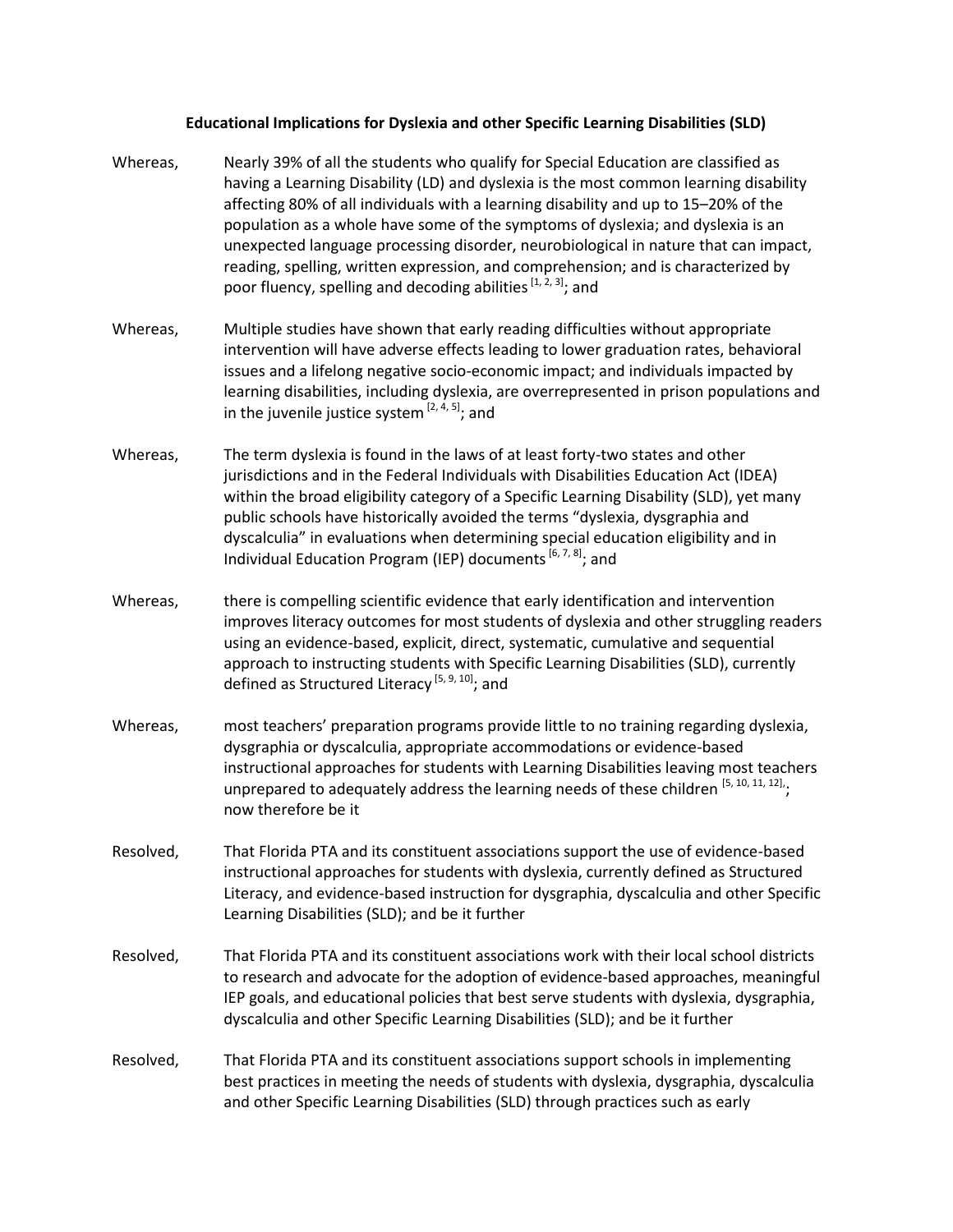intervention and differentiated instruction and to encourage accommodations and needed assistive technology through 504 Plans and Individual Education Plans (IEPs) in all learning environments; and be it further

Resolved, That Florida PTA and its constituent associations recognize that Specific Learning Disabilities (SLD) have significant educational implications and encourage local and state education agencies and institutions of higher education to require pre-service and on-going post-service training on dyslexia, dysgraphia, dyscalculia and other Specific Learning Disabilities (SLD), the warning signs of dyslexia and appropriate instructional approaches as well as the use of early screening for dyslexia and successful approaches to communicating with parents.

## References:

- 1. National Institute of Child Health and Human Development (NICHD)(2018). Retrieved from <https://www.ninds.nih.gov/Disorders/All-Disorders/Dyslexia-Information-Page>
- 2. Handler, S. M. (2013). Joint Technical Report *Learning Disabilities, Dyslexia, and Vision Pediatrics:* The Official Journal of the American Academy of Pediatrics, 828-859.
- 3. Cowen, C. (2016). *How Widespread is Dyslexia?* International Dyslexia Association. Retrieved from <https://dyslexiaida.org/how-widespread-is-dyslexia>
- 4. National Center for Learning Disabilities (2013). *The State of Learning Disabilities*, New York.
- 5. The International Dyslexia Association (2013). *Dyslexia in the Classroom: What every teacher needs to* know. Baltimore, MD: International Dyslexia Association.
- 6. Ferrer, E.; Shaywitz, B. A.; Holahan, J. M.; et.al. (2015) Achievement Gap in Reading is Present as Early as First Grade and Persists Through Adolescence. *Journal of Pediatrics (167): 5.* Retrieved from [https://www.jpeds.com/article/S0022-3476\(15\)00823-9/abstract.](https://www.jpeds.com/article/S0022-3476(15)00823-9/abstract)
- 7. Hudson, R.F., High, L., & Al Otaiba, S. (2017). Dyslexia and the brain: What does current research tell us? *The Reading Teacher, 60*(6), 506-515.
- 8. David Morgan Education (2015, July 8). Case study: 6 year-old with a pre-k reading age [web log]. Retrieved from: [https://dm-ed.com/parent-reviews/case-study-6-year-old-with-a-pre](https://dm-ed.com/parent-reviews/case-study-6-year-old-with-a-pre-k-reading-age/)[k-reading-age/](https://dm-ed.com/parent-reviews/case-study-6-year-old-with-a-pre-k-reading-age/)
- 9. Torgesen, J. K., Foorman, B.R., & Wagner, R.K. (2016). Dyslexia: A brief for educators, parents, and legislators in Florida. Florida Center for Reading Research. Retrieved from: [https://fcrr.org/TechnicalReports/Dyslexia\\_Technical\\_Assistance\\_Paper-Final.pdf](https://fcrr.org/TechnicalReports/Dyslexia_Technical_Assistance_Paper-Final.pdf)
- 10. University of Michigan Dyslexia Help (2018). Debunking the myths of dyslexia {web log]. Retrieved from: [https://dyslexiahelp.umich.edu/dyslexics/learn-about-dyslexia/what-is](https://dyslexiahelp.umich.edu/dyslexics/learn-about-dyslexia/what-is-dyslexia/debunking-common-myths-about-dyslexia)[dyslexia/debunking-common-myths-about-dyslexia](https://dyslexiahelp.umich.edu/dyslexics/learn-about-dyslexia/what-is-dyslexia/debunking-common-myths-about-dyslexia)
- 11. Bouwman, S. (2013, May 20). Teaching dyslexic children: Spotting the signs and supporting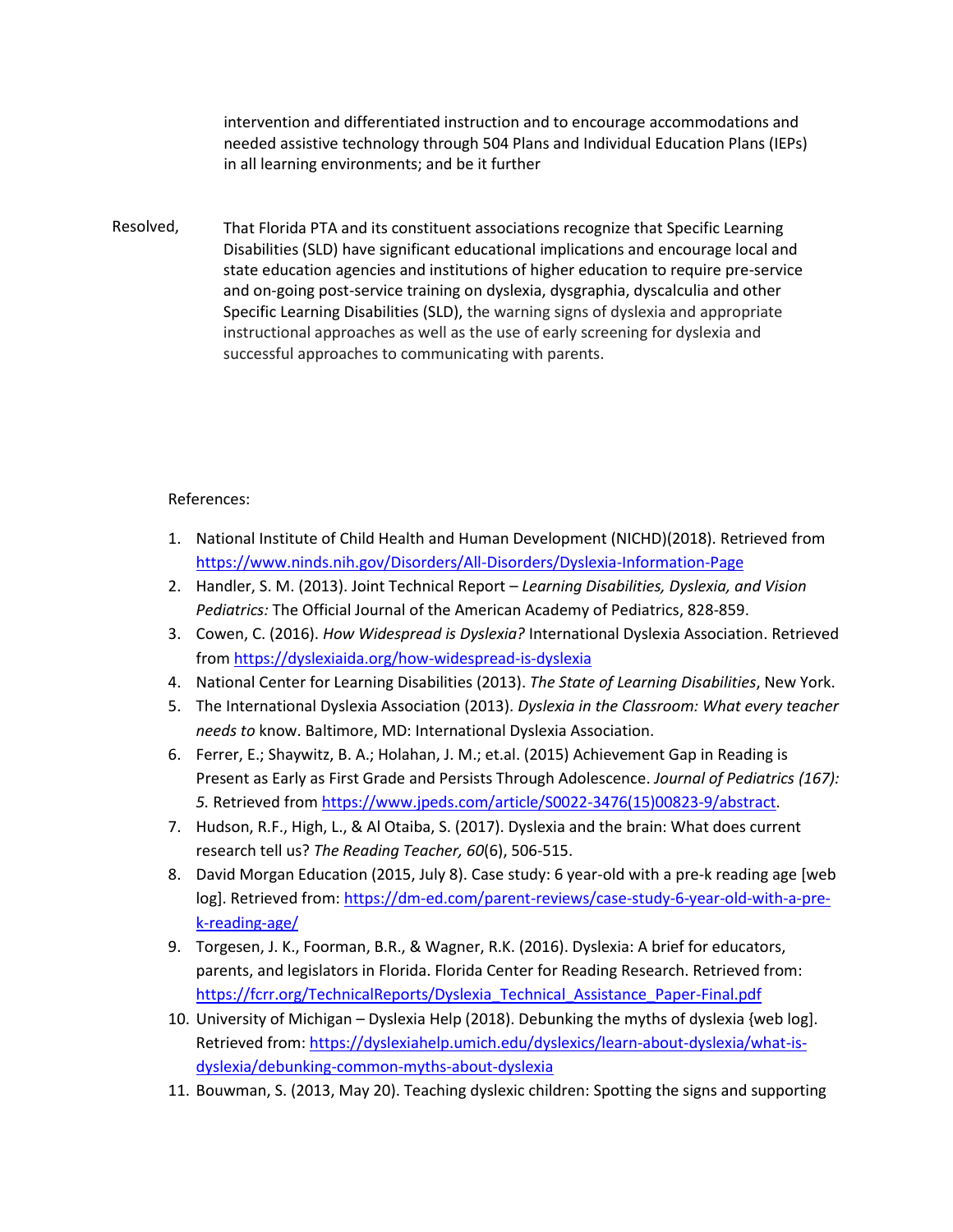your students. *The Guardian* [web blog]. Retrieved from: [https://www.theguardian.com/teacher-network/teacher-blog/2013/may/20/teaching](https://www.theguardian.com/teacher-network/teacher-blog/2013/may/20/teaching-sylexic-children-signs-observations-advice)[sylexic-children-signs-observations-advice](https://www.theguardian.com/teacher-network/teacher-blog/2013/may/20/teaching-sylexic-children-signs-observations-advice)

12. Eide, F. (2016, April 10). Response to intervention (RTI) hurts students with dyslexia. *Dyslexic*  Advantage. Retrieved from[: https://www.dyslexicadvantage.org/response-to-intervention](https://www.dyslexicadvantage.org/response-to-intervention-rti-hurts-students-with-dyslexia/)[rti-hurts-students-with-dyslexia/](https://www.dyslexicadvantage.org/response-to-intervention-rti-hurts-students-with-dyslexia/)